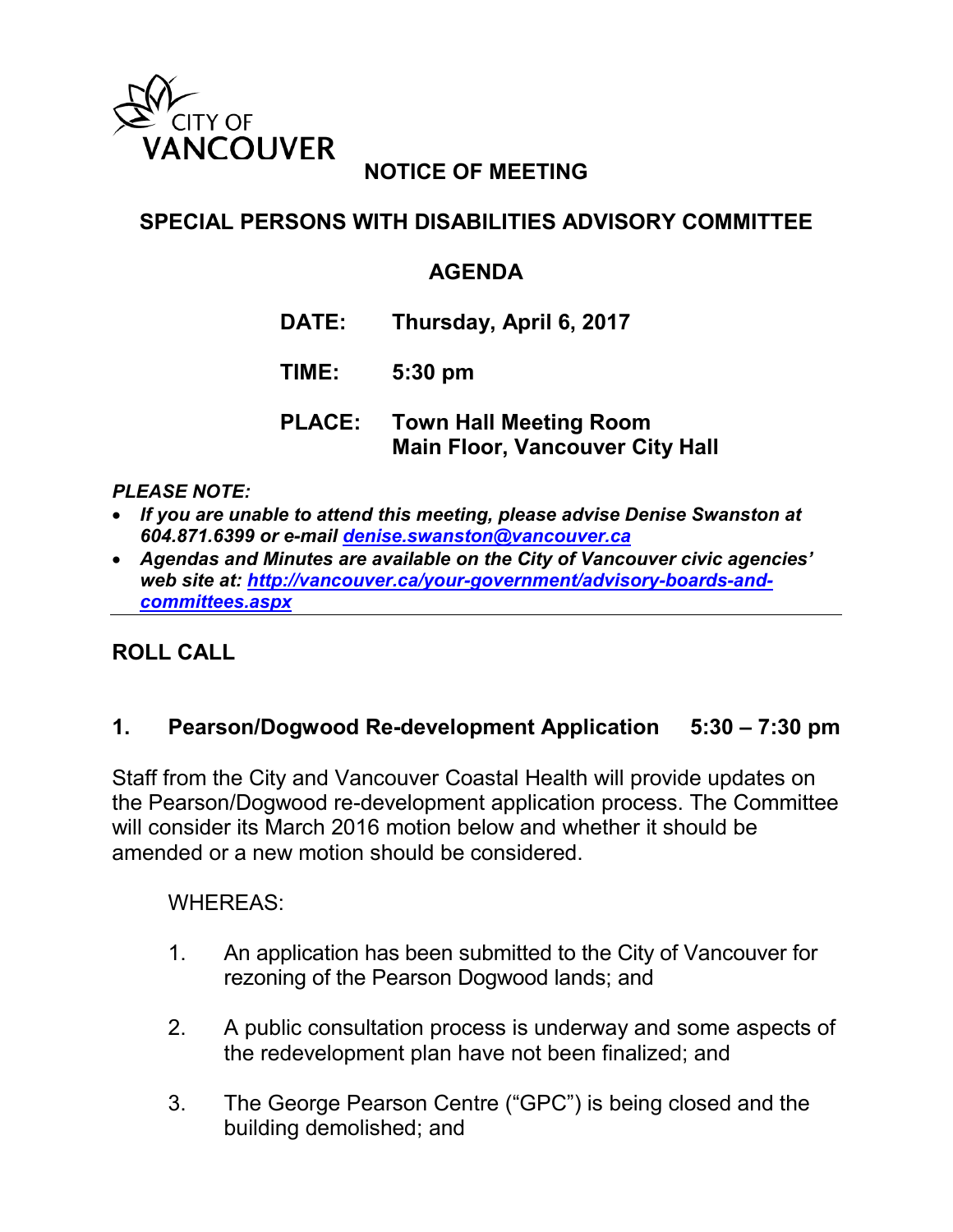- 4. The residents of GPC will be re-housed by Vancouver Coastal Health ("VCH") on the same site (the "VCH Units"); and
- 5. The Persons with Disabilities Advisory Committee, Disability Alliance BC and Pearson Residents Redevelopment Group have agreed to the housing options for Pearson residents (the "Consensus Agreement"); and
- 6. Some of the Pearson residents may choose to live with a friend, caregiver or family member; and
- 7. The Consensus Agreement includes a group living option referred to as Greenhouses, and the future demand for such housing is uncertain; and
- 8. There is a severe shortage of affordable and wheelchair accessible housing in Vancouver and the shortage is especially acute for users of power wheelchairs; and
- 9. There is a need for wheelchair accessible units in all types of housing, including housing designated for families and seniors; and
- 10. Full inclusion of persons with disabilities requires that their housing be distributed throughout the community; and
- 11. The Pearson Dogwood redevelopment is expected to include, in addition to housing, a community health clinic, a therapeutic pool, a park, an urban farm, retail space and access to public transit.

THEREFORE, BE IT RESOLVED THAT support of the Persons with Disabilities Advisory Committee for the rezoning application will be conditional on the following:

1. That the VCH Units be developed in accordance with the consensus agreement;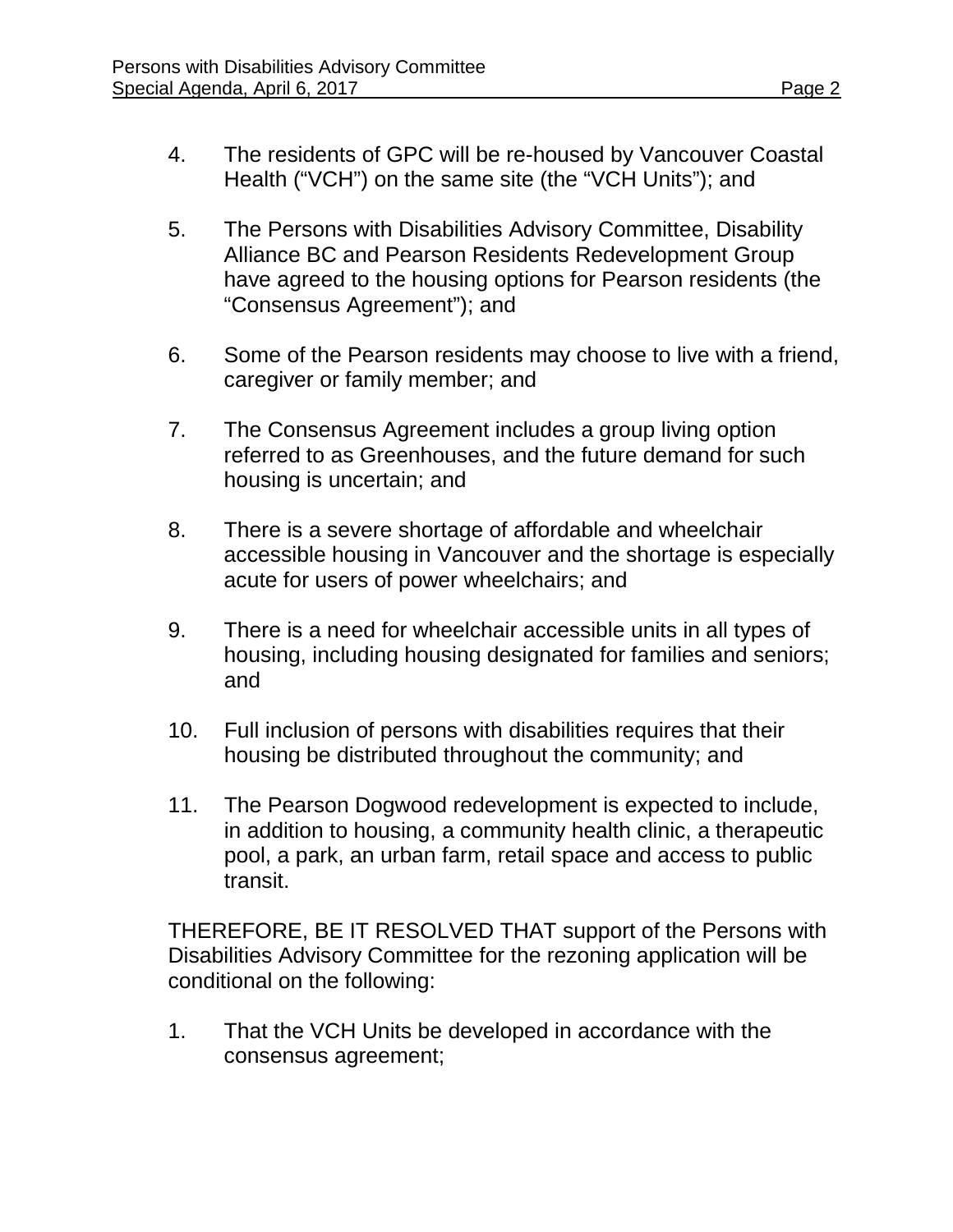- 2. That, to accommodate Pearson residents who may choose to live with a friend, caregiver or family member, the City of Vancouver and VCH work toward allocating up to 2000 square feet to supplement the space now allocated for the VCH Units;
- 3. That the designs for the Greenhouses incorporate plans to efficiently modify them into smaller independent units to efficiently accommodate possible changes in future demand;
- 4. That 5% of all categories and sizes of housing on the site be wheelchair accessible; this includes market and non-market housing and in sizes from studio to three-bedroom;
- 5. That 50% of social and affordable wheelchair accessible units (which does not include the VCH Units) be designed for users of power wheelchairs; those designs are to be commensurate with the current designs for the VCH Units;
- 6. That wheelchair accessible units, including the VCH Units, be distributed throughout the site; and
- 7. That all public spaces, amenities and facilities on the site, including parks and walkways, the farm, the pool, the community health clinic, public transit and any retail space, be designed to maximize inclusion of persons with disabilities and in accordance with principles of universal design;

AND BE IT FURTHER RESOLVED THAT the Persons with Disabilities Advisory Committee will withhold approval of the rezoning application until after it has received further details of the redevelopment plan and may add to or amend the conditions for approval.